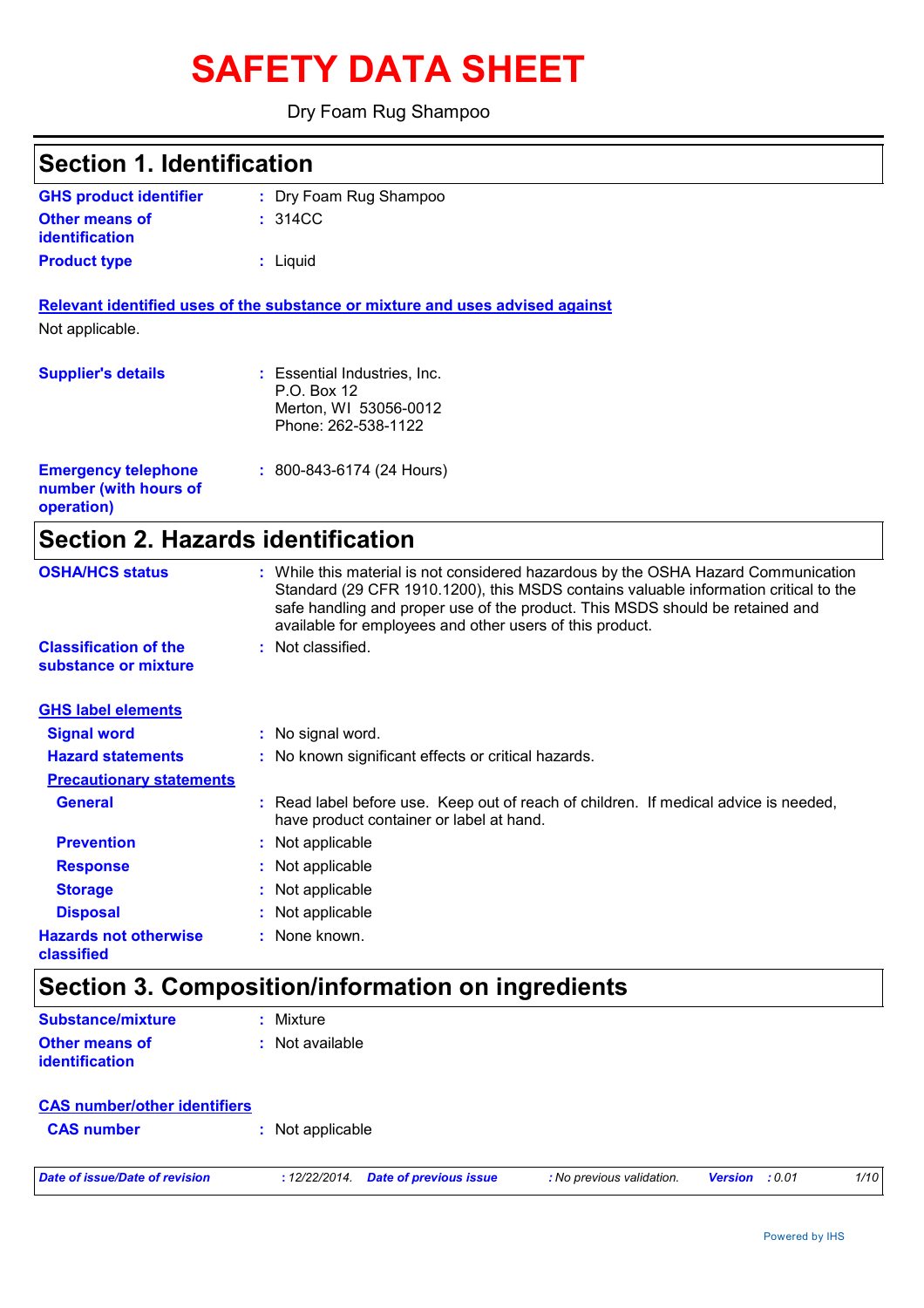### **Section 3. Composition/information on ingredients**

|  | <b>Product code</b> |
|--|---------------------|
|  |                     |
|  |                     |

**Product code :** 314CC

| <b>Ingredient name</b>                                |          | <b>CAS number</b> |
|-------------------------------------------------------|----------|-------------------|
| Sulfuric acid, mono-C10-16-alkyl esters, sodium salts | 5 - 10   | 68585-47-7        |
| 2-butoxyethanol                                       | $5 - 10$ | 111-76-2          |

Any concentration shown as a range is to protect confidentiality or is due to batch variation.

**There are no additional ingredients present which, within the current knowledge of the supplier and in the concentrations applicable, are classified as hazardous to health or the environment and hence require reporting in this section.**

**Occupational exposure limits, if available, are listed in Section 8.**

### **Section 4. First aid measures**

#### **Description of necessary first aid measures**

| <b>Eye contact</b>  | : Immediately flush eyes with plenty of water, occasionally lifting the upper and lower<br>eyelids. Check for and remove any contact lenses. Get medical attention if irritation<br>occurs.                                                                                                                                                            |
|---------------------|--------------------------------------------------------------------------------------------------------------------------------------------------------------------------------------------------------------------------------------------------------------------------------------------------------------------------------------------------------|
| <b>Inhalation</b>   | : Remove victim to fresh air and keep at rest in a position comfortable for breathing. Get<br>medical attention if symptoms occur.                                                                                                                                                                                                                     |
| <b>Skin contact</b> | : Flush contaminated skin with plenty of water. Remove contaminated clothing and<br>shoes. Get medical attention if symptoms occur.                                                                                                                                                                                                                    |
| <b>Ingestion</b>    | : Wash out mouth with water. Remove victim to fresh air and keep at rest in a position<br>comfortable for breathing. If material has been swallowed and the exposed person is<br>conscious, give small quantities of water to drink. Do not induce vomiting unless<br>directed to do so by medical personnel. Get medical attention if symptoms occur. |

#### **Most important symptoms/effects, acute and delayed**

| <b>Potential acute health effects</b> |                                                                                                                                |
|---------------------------------------|--------------------------------------------------------------------------------------------------------------------------------|
| <b>Eye contact</b>                    | : No known significant effects or critical hazards.                                                                            |
| <b>Inhalation</b>                     | : No known significant effects or critical hazards.                                                                            |
| <b>Skin contact</b>                   | : No known significant effects or critical hazards.                                                                            |
| <b>Ingestion</b>                      | : No known significant effects or critical hazards.                                                                            |
| <b>Over-exposure signs/symptoms</b>   |                                                                                                                                |
| Eye contact                           | : No specific data.                                                                                                            |
| <b>Inhalation</b>                     | : No specific data.                                                                                                            |
| <b>Skin contact</b>                   | : No specific data.                                                                                                            |
| <b>Ingestion</b>                      | : No specific data.                                                                                                            |
|                                       | Indication of immediate medical attention and special treatment needed, if necessary                                           |
| <b>Notes to physician</b>             | : Treat symptomatically. Contact poison treatment specialist immediately if large<br>quantities have been ingested or inhaled. |
| <b>Specific treatments</b>            | : No specific treatment.                                                                                                       |
| <b>Protection of first-aiders</b>     | : No action shall be taken involving any personal risk or without suitable training.                                           |

#### **See toxicological information (Section 11)**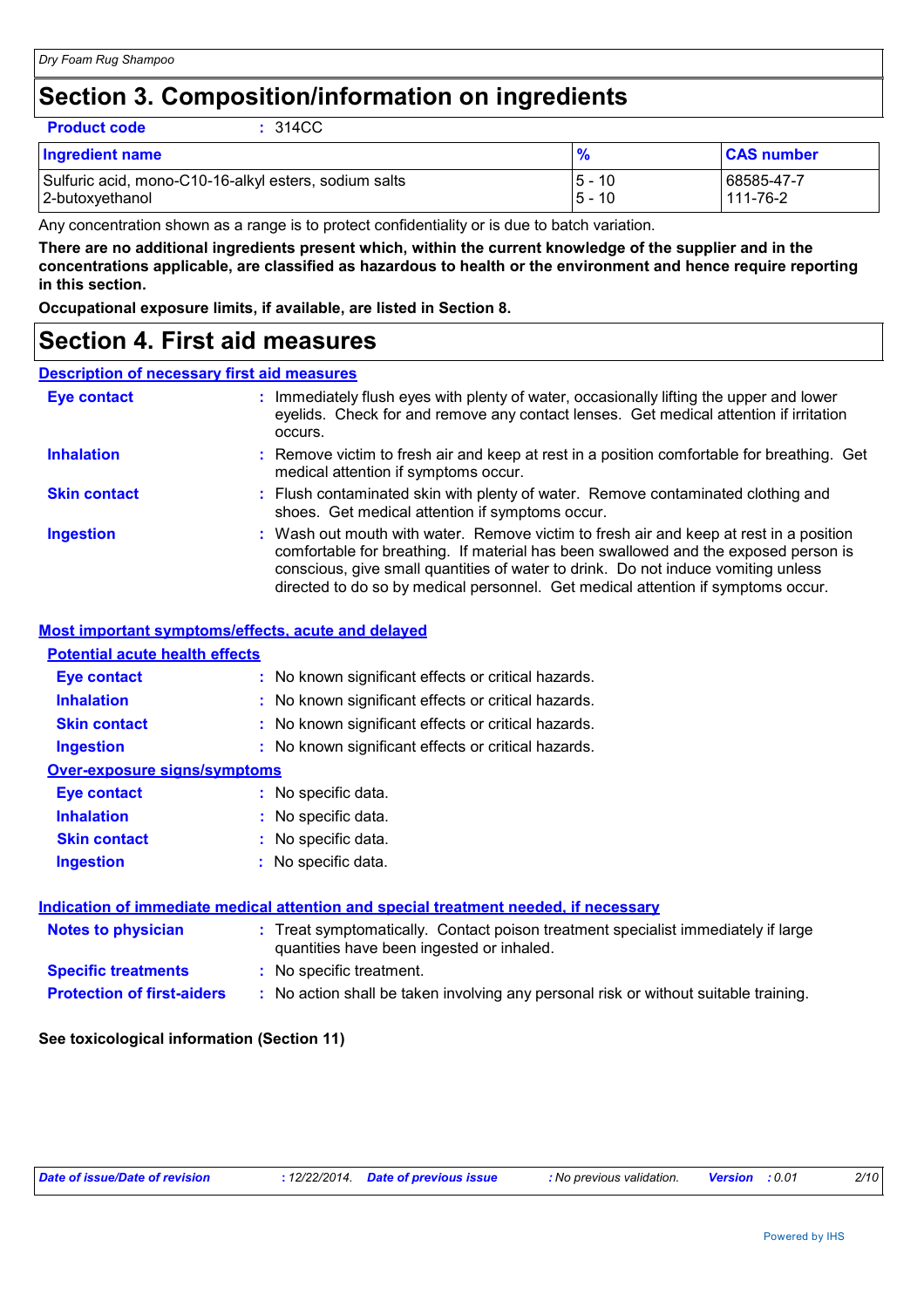## **Section 5. Fire-fighting measures**

| <b>Extinguishing media</b>                               |                                                                                                                                                                                                     |
|----------------------------------------------------------|-----------------------------------------------------------------------------------------------------------------------------------------------------------------------------------------------------|
| <b>Suitable extinguishing</b><br>media                   | : Use an extinguishing agent suitable for the surrounding fire.                                                                                                                                     |
| <b>Unsuitable extinguishing</b><br>media                 | : None known.                                                                                                                                                                                       |
| <b>Specific hazards arising</b><br>from the chemical     | : In a fire or if heated, a pressure increase will occur and the container may burst.                                                                                                               |
| <b>Hazardous thermal</b><br>decomposition products       | : Decomposition products may include the following materials:<br>carbon dioxide<br>carbon monoxide                                                                                                  |
| <b>Special protective actions</b><br>for fire-fighters   | : Promptly isolate the scene by removing all persons from the vicinity of the incident if<br>there is a fire. No action shall be taken involving any personal risk or without suitable<br>training. |
| <b>Special protective</b><br>equipment for fire-fighters | : Fire-fighters should wear appropriate protective equipment and self-contained breathing<br>apparatus (SCBA) with a full face-piece operated in positive pressure mode.                            |

### **Section 6. Accidental release measures**

|                                                       | Personal precautions, protective equipment and emergency procedures                                                                                                                                                                                                                                                                                                                                                                                                                                                                                                                      |  |  |
|-------------------------------------------------------|------------------------------------------------------------------------------------------------------------------------------------------------------------------------------------------------------------------------------------------------------------------------------------------------------------------------------------------------------------------------------------------------------------------------------------------------------------------------------------------------------------------------------------------------------------------------------------------|--|--|
| For non-emergency<br>personnel                        | : No action shall be taken involving any personal risk or without suitable training.<br>Evacuate surrounding areas. Keep unnecessary and unprotected personnel from<br>entering. Do not touch or walk through spilled material. Put on appropriate personal<br>protective equipment.                                                                                                                                                                                                                                                                                                     |  |  |
| For emergency responders :                            | If specialised clothing is required to deal with the spillage, take note of any information<br>in Section 8 on suitable and unsuitable materials. See also the information in "For non-<br>emergency personnel".                                                                                                                                                                                                                                                                                                                                                                         |  |  |
| <b>Environmental precautions</b>                      | : Avoid dispersal of spilled material and runoff and contact with soil, waterways, drains<br>and sewers. Inform the relevant authorities if the product has caused environmental<br>pollution (sewers, waterways, soil or air).                                                                                                                                                                                                                                                                                                                                                          |  |  |
| Methods and materials for containment and cleaning up |                                                                                                                                                                                                                                                                                                                                                                                                                                                                                                                                                                                          |  |  |
| <b>Small spill</b>                                    | : Stop leak if without risk. Move containers from spill area. Dilute with water and mop up<br>if water-soluble. Alternatively, or if water-insoluble, absorb with an inert dry material and<br>place in an appropriate waste disposal container. Dispose of via a licensed waste<br>disposal contractor.                                                                                                                                                                                                                                                                                 |  |  |
| <b>Large spill</b>                                    | Stop leak if without risk. Move containers from spill area. Prevent entry into sewers,<br>water courses, basements or confined areas. Wash spillages into an effluent treatment<br>plant or proceed as follows. Contain and collect spillage with non-combustible,<br>absorbent material e.g. sand, earth, vermiculite or diatomaceous earth and place in<br>container for disposal according to local regulations (see Section 13). Dispose of via a<br>licensed waste disposal contractor. Note: see Section 1 for emergency contact<br>information and Section 13 for waste disposal. |  |  |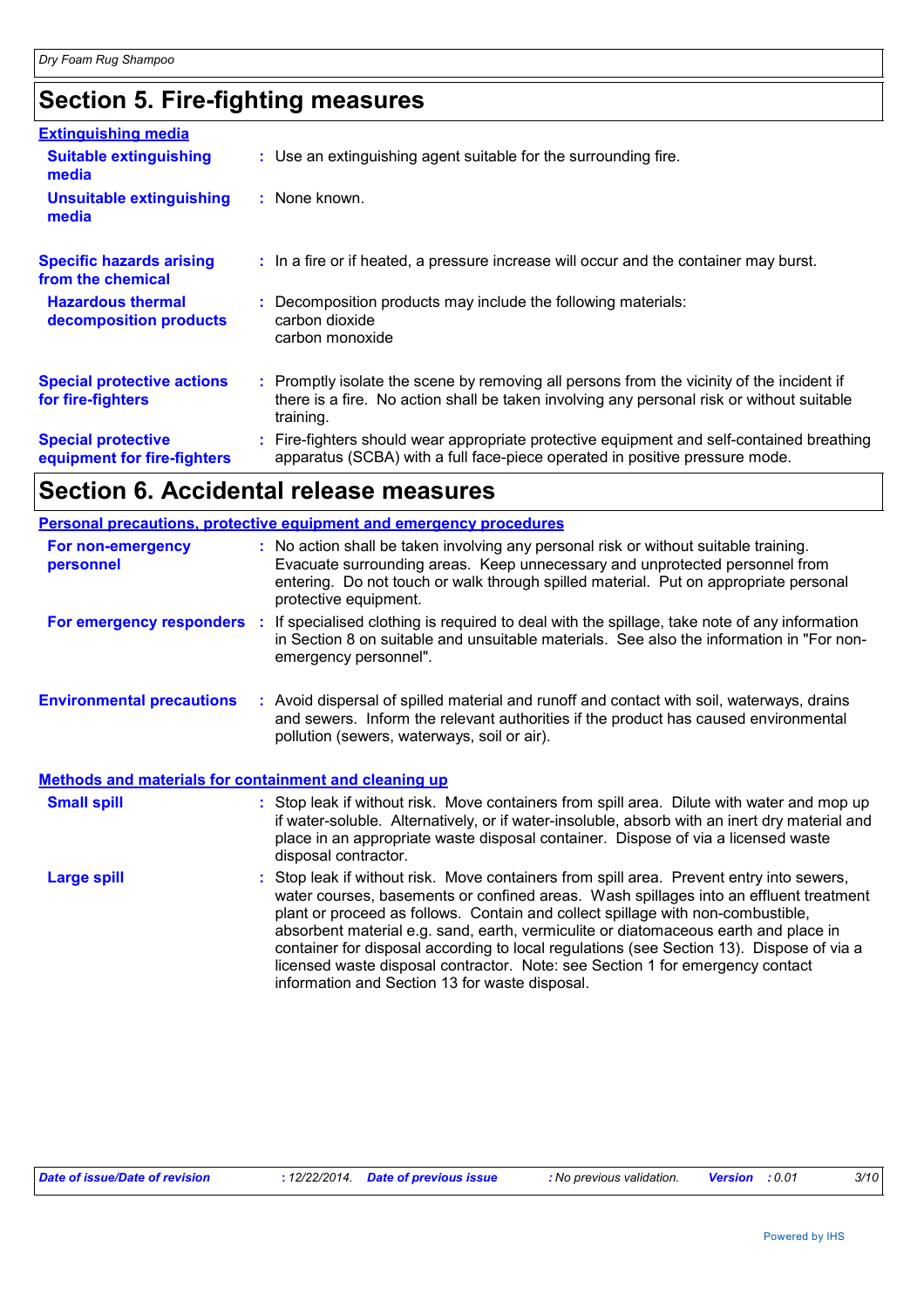## **Section 7. Handling and storage**

| <b>Precautions for safe handling</b>                                             |                                                                                                                                                                                                                                                                                                                                                                                                                                                                                              |
|----------------------------------------------------------------------------------|----------------------------------------------------------------------------------------------------------------------------------------------------------------------------------------------------------------------------------------------------------------------------------------------------------------------------------------------------------------------------------------------------------------------------------------------------------------------------------------------|
| <b>Protective measures</b>                                                       | : Put on appropriate personal protective equipment (see Section 8).                                                                                                                                                                                                                                                                                                                                                                                                                          |
| <b>Advice on general</b><br>occupational hygiene                                 | : Eating, drinking and smoking should be prohibited in areas where this material is<br>handled, stored and processed. Workers should wash hands and face before eating,<br>drinking and smoking. Remove contaminated clothing and protective equipment before<br>entering eating areas. See also Section 8 for additional information on hygiene<br>measures.                                                                                                                                |
| <b>Conditions for safe storage,</b><br>including any<br><b>incompatibilities</b> | : Store in accordance with local regulations. Store in original container protected from<br>direct sunlight in a dry, cool and well-ventilated area, away from incompatible materials<br>and food and drink. Keep container tightly closed and sealed until ready for use.<br>Containers that have been opened must be carefully resealed and kept upright to<br>prevent leakage. Do not store in unlabeled containers. Use appropriate containment to<br>avoid environmental contamination. |

## **Section 8. Exposure controls/personal protection**

#### **Control parameters**

#### **Occupational exposure limits**

| <b>Ingredient name</b> | <b>Exposure limits</b>                                                                                                                                                                                                                                                                                                                                                                                                                                      |
|------------------------|-------------------------------------------------------------------------------------------------------------------------------------------------------------------------------------------------------------------------------------------------------------------------------------------------------------------------------------------------------------------------------------------------------------------------------------------------------------|
| 2-butoxyethanol        | ACGIH TLV (United States, 6/2013).<br>TWA: 20 ppm 8 hours.<br>OSHA PEL 1989 (United States, 3/1989).<br>Absorbed through skin.<br>TWA: 25 ppm 8 hours.<br>TWA: 120 mg/m <sup>3</sup> 8 hours.<br>NIOSH REL (United States, 10/2013).<br>Absorbed through skin.<br>TWA: 5 ppm 10 hours.<br>TWA: 24 mg/m <sup>3</sup> 10 hours.<br>OSHA PEL (United States, 2/2013).<br>Absorbed through skin.<br>TWA: 50 ppm 8 hours.<br>TWA: 240 mg/m <sup>3</sup> 8 hours. |

| <b>Appropriate engineering</b><br><b>controls</b> | : Good general ventilation should be sufficient to control worker exposure to airborne<br>contaminants.                                                                                                                                                                                                                                                                                           |
|---------------------------------------------------|---------------------------------------------------------------------------------------------------------------------------------------------------------------------------------------------------------------------------------------------------------------------------------------------------------------------------------------------------------------------------------------------------|
| <b>Environmental exposure</b><br><b>controls</b>  | : Emissions from ventilation or work process equipment should be checked to ensure<br>they comply with the requirements of environmental protection legislation. In some<br>cases, fume scrubbers, filters or engineering modifications to the process equipment<br>will be necessary to reduce emissions to acceptable levels.                                                                   |
| <b>Individual protection measures</b>             |                                                                                                                                                                                                                                                                                                                                                                                                   |
| <b>Hygiene measures</b>                           | : Wash hands, forearms and face thoroughly after handling chemical products, before<br>eating, smoking and using the lavatory and at the end of the working period.<br>Appropriate techniques should be used to remove potentially contaminated clothing.<br>Wash contaminated clothing before reusing. Ensure that eyewash stations and safety<br>showers are close to the workstation location. |
| <b>Eye/face protection</b>                        | : Safety eyewear complying with an approved standard should be used when a risk<br>assessment indicates this is necessary to avoid exposure to liquid splashes, mists,<br>gases or dusts. If contact is possible, the following protection should be worn, unless<br>the assessment indicates a higher degree of protection: safety glasses with side-<br>shields.                                |
| Date of issue/Date of revision                    | <b>Date of previous issue</b><br>: No previous validation.<br>4/10<br>: 12/22/2014.<br><b>Version</b><br>: 0.01                                                                                                                                                                                                                                                                                   |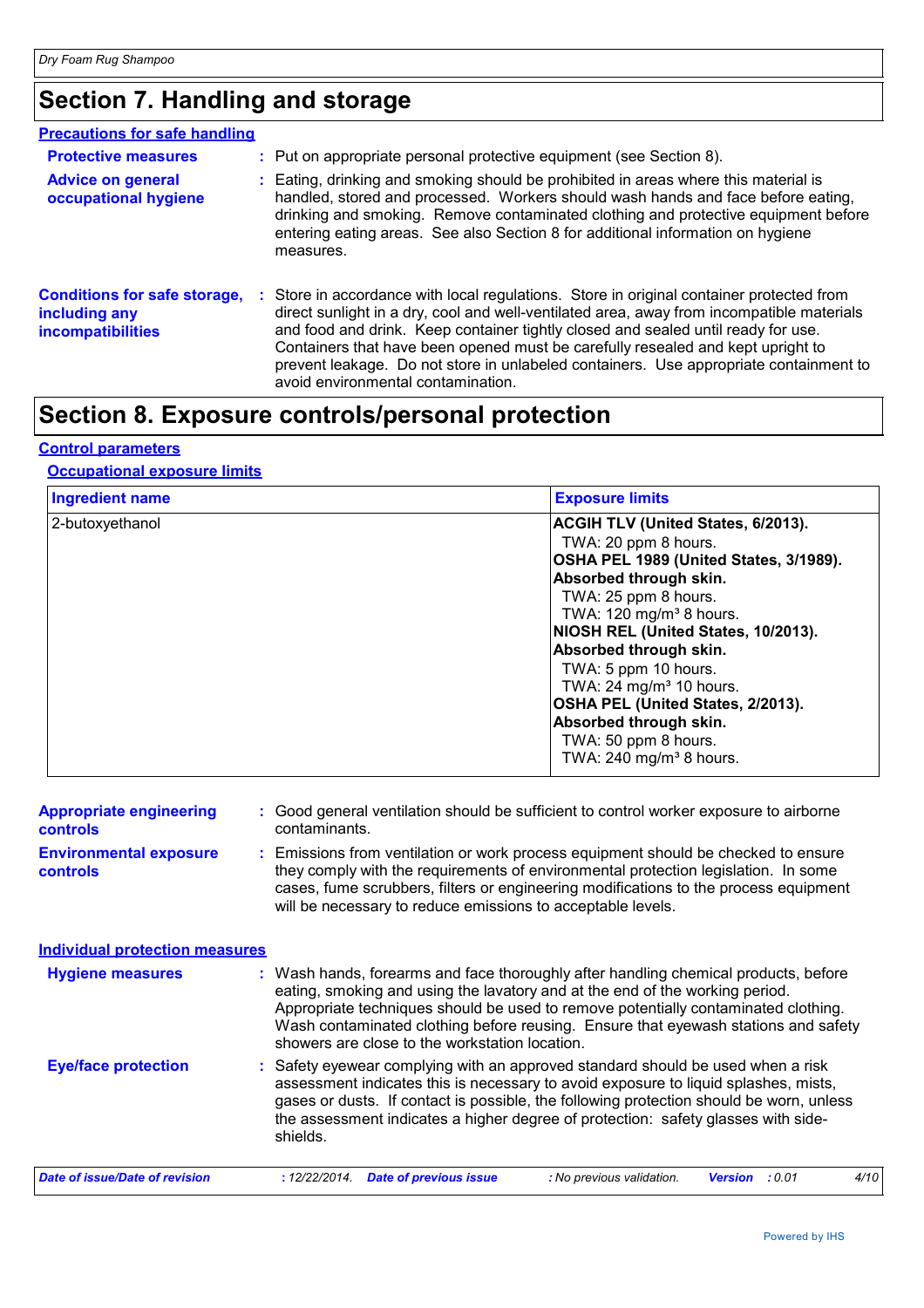## **Section 8. Exposure controls/personal protection**

| <b>Skin protection</b>        |                                                                                                                                                                                                                                                                                                                            |
|-------------------------------|----------------------------------------------------------------------------------------------------------------------------------------------------------------------------------------------------------------------------------------------------------------------------------------------------------------------------|
| <b>Hand protection</b>        | : Chemical-resistant, impervious gloves complying with an approved standard should be<br>worn at all times when handling chemical products if a risk assessment indicates this is<br>necessary.                                                                                                                            |
| <b>Body protection</b>        | : Personal protective equipment for the body should be selected based on the task being<br>performed and the risks involved and should be approved by a specialist before<br>handling this product.                                                                                                                        |
| <b>Other skin protection</b>  | : Appropriate footwear and any additional skin protection measures should be selected<br>based on the task being performed and the risks involved and should be approved by a<br>specialist before handling this product.                                                                                                  |
| <b>Respiratory protection</b> | : Use a properly fitted, air-purifying or air-fed respirator complying with an approved<br>standard if a risk assessment indicates this is necessary. Respirator selection must be<br>based on known or anticipated exposure levels, the hazards of the product and the safe<br>working limits of the selected respirator. |

## **Section 9. Physical and chemical properties**

| <b>Appearance</b>                                 |                                                                                                                                                 |
|---------------------------------------------------|-------------------------------------------------------------------------------------------------------------------------------------------------|
| <b>Physical state</b>                             | : Liquid                                                                                                                                        |
| <b>Color</b>                                      | : Aqua                                                                                                                                          |
| Odor                                              | : Citrus                                                                                                                                        |
| <b>Odor threshold</b>                             | : Not available                                                                                                                                 |
| pH                                                | $: 6.2 \text{ to } 7.1$                                                                                                                         |
| <b>Melting point</b>                              | : $0^{\circ}$ C (32 $^{\circ}$ F)                                                                                                               |
| <b>Boiling point</b>                              | : $100^{\circ}$ C (212 $^{\circ}$ F)                                                                                                            |
| <b>Flash point</b>                                | : Closed cup: >93.334°C (>200°F)                                                                                                                |
| <b>Evaporation rate</b>                           | : Not available                                                                                                                                 |
| <b>Flammability (solid, gas)</b>                  | : Not available                                                                                                                                 |
| Lower and upper explosive<br>(flammable) limits   | : Not available                                                                                                                                 |
| <b>Vapor pressure</b>                             | $:$ <4 kPa (<30 mm Hg) [room temperature]                                                                                                       |
| <b>Vapor density</b>                              | : $<$ 1 [Air = 1]                                                                                                                               |
| <b>Specific gravity</b>                           | : $1.01$ g/cm <sup>3</sup>                                                                                                                      |
| <b>Solubility</b>                                 | : Not available                                                                                                                                 |
| <b>Partition coefficient: n-</b><br>octanol/water | : Not available                                                                                                                                 |
| <b>Auto-ignition temperature</b>                  | : Not available                                                                                                                                 |
| <b>Viscosity</b>                                  | : Not available                                                                                                                                 |
| <b>VOC content</b>                                | $: 7.2\%$                                                                                                                                       |
|                                                   | VOCs are calculated following the requirements under 40 CFR, Part 59, Subpart C for Consumer Products and Subpart D for Architectural Coatings. |

## **Section 10. Stability and reactivity**

| <b>Reactivity</b>                                   | : No specific test data related to reactivity available for this product or its ingredients. |                           |                       |      |
|-----------------------------------------------------|----------------------------------------------------------------------------------------------|---------------------------|-----------------------|------|
| <b>Chemical stability</b>                           | : The product is stable.                                                                     |                           |                       |      |
| <b>Possibility of hazardous</b><br><b>reactions</b> | : Under normal conditions of storage and use, hazardous reactions will not occur.            |                           |                       |      |
| Date of issue/Date of revision                      | Date of previous issue<br>: 12/22/2014.                                                      | : No previous validation. | <b>Version</b> : 0.01 | 5/10 |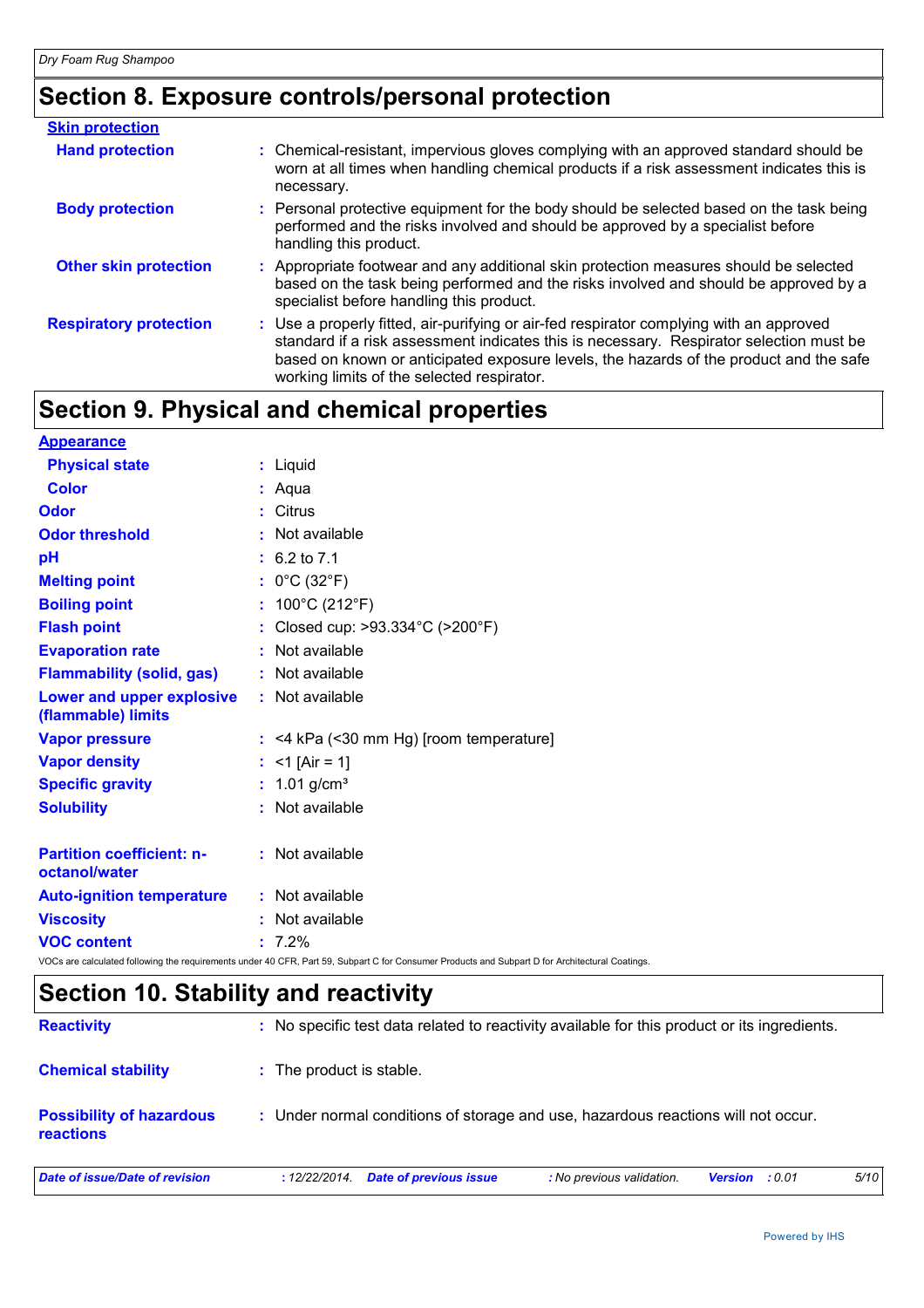## **Section 10. Stability and reactivity**

| <b>Conditions to avoid</b><br>: No specific data. |  |
|---------------------------------------------------|--|
|---------------------------------------------------|--|

#### : No specific data. **Incompatible materials :**

**Hazardous decomposition products** Under normal conditions of storage and use, hazardous decomposition products should **:** not be produced.

### **Section 11. Toxicological information**

#### **Information on toxicological effects**

#### **Acute toxicity**

| <b>Product/ingredient name</b>                               | <b>Result</b>              | <b>Species</b> | <b>Dose</b>               | <b>Exposure</b> |
|--------------------------------------------------------------|----------------------------|----------------|---------------------------|-----------------|
| Sulfuric acid, mono-<br>C10-16-alkyl esters, sodium<br>salts | LD50 Oral                  | Rat            | 2000 mg/kg                |                 |
| 2-butoxyethanol                                              | ILD50 Dermal<br>ILD50 Oral | Rat<br>Rat     | >2000 mg/kg<br>1300 mg/kg |                 |

#### **Irritation/Corrosion**

| <b>Product/ingredient name</b> | <b>Result</b>            | <b>Species</b> | <b>Score</b> | <b>Exposure</b>            | <b>Observation</b> |
|--------------------------------|--------------------------|----------------|--------------|----------------------------|--------------------|
| 2-butoxyethanol                | Eyes - Moderate irritant | Rabbit         |              | 24 hours 100<br>milligrams |                    |
|                                | Eyes - Severe irritant   | Rabbit         |              | 100<br>milligrams          |                    |
|                                | Skin - Mild irritant     | Rabbit         |              | 500<br>milligrams          |                    |

#### **Sensitization**

Not available.

#### **Mutagenicity**

Not available.

#### **Carcinogenicity**

Not available.

#### **Classification**

| <b>Product/ingredient name OSHA</b> | <b>IARC</b> | <b>NTP</b> |
|-------------------------------------|-------------|------------|
| 2-butoxyethanol                     |             |            |

#### **Reproductive toxicity**

Not available.

#### **Teratogenicity**

Not available.

#### **Specific target organ toxicity (single exposure)**

Not available.

**Specific target organ toxicity (repeated exposure)** Not available.

#### **Aspiration hazard**

Not available.

| Date of issue/Date of revision | : 12/22/2014. Date of previous issue | : No previous validation. | <b>Version</b> : 0.01 | 6/10 |
|--------------------------------|--------------------------------------|---------------------------|-----------------------|------|
|                                |                                      |                           |                       |      |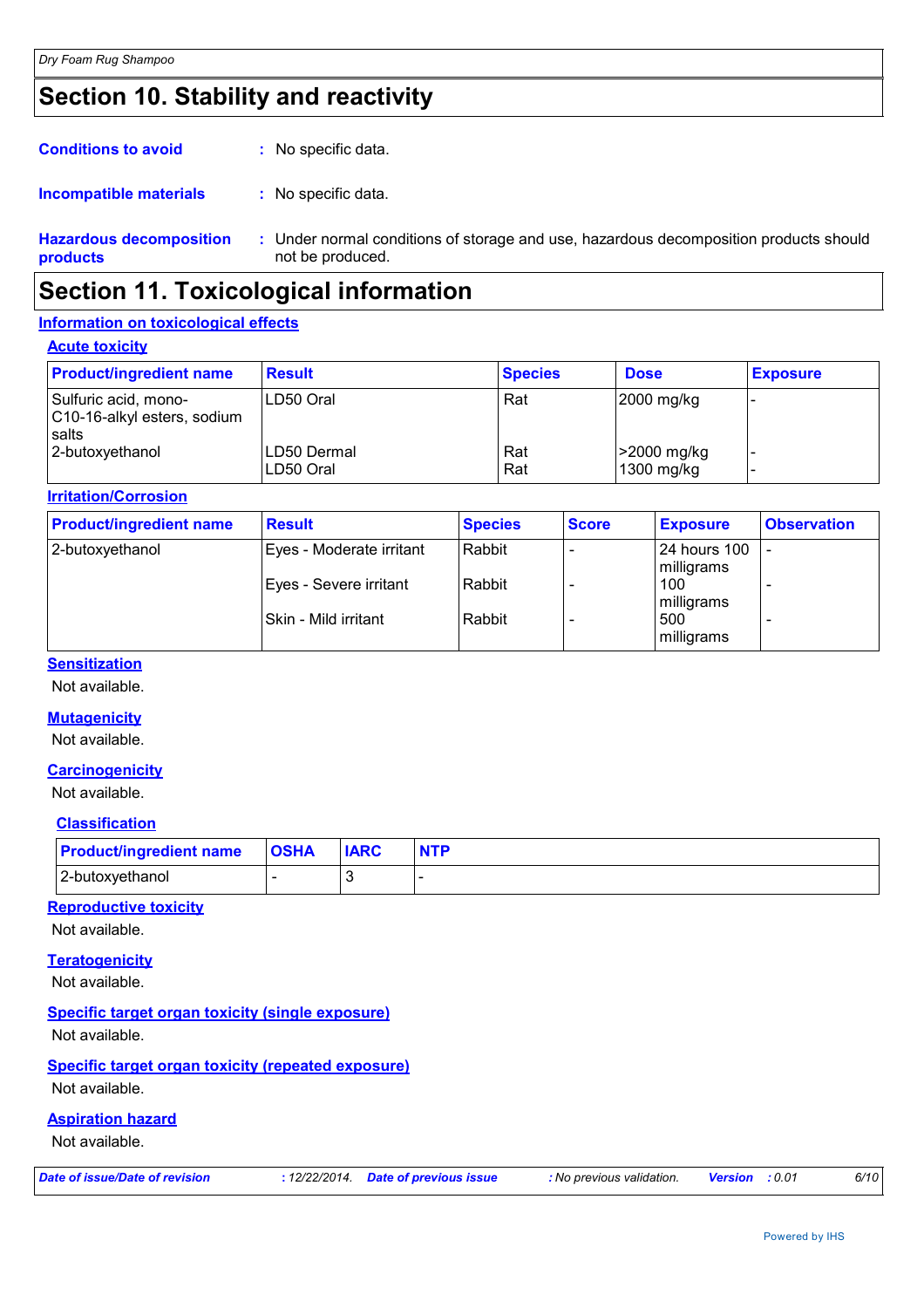## **Section 11. Toxicological information**

| <b>Information on the likely</b><br>routes of exposure | : Not available                                                             |
|--------------------------------------------------------|-----------------------------------------------------------------------------|
| <b>Potential acute health effects</b>                  |                                                                             |
| Eye contact                                            | : No known significant effects or critical hazards.                         |
| <b>Inhalation</b>                                      | : No known significant effects or critical hazards.                         |
| <b>Skin contact</b>                                    | : No known significant effects or critical hazards.                         |
| <b>Ingestion</b>                                       | : No known significant effects or critical hazards.                         |
|                                                        |                                                                             |
|                                                        | Symptome related to the physical chemical and toxicological characteristics |

#### **Symptoms related to the physical, chemical and toxicological characteristics**

| <b>Eye contact</b>  | : No specific data.   |
|---------------------|-----------------------|
| <b>Inhalation</b>   | : No specific data.   |
| <b>Skin contact</b> | : No specific data.   |
| <b>Ingestion</b>    | $:$ No specific data. |

#### **Delayed and immediate effects and also chronic effects from short and long term exposure**

| <b>Short term exposure</b>                       |                          |
|--------------------------------------------------|--------------------------|
| <b>Potential immediate</b><br>effects            | : Not available          |
| <b>Potential delayed effects</b>                 | : Not available          |
| Long term exposure                               |                          |
| <b>Potential immediate</b><br>effects            | $:$ Not available        |
| <b>Potential delayed effects : Not available</b> |                          |
| <b>Potential chronic health effects</b>          |                          |
| Not available.                                   |                          |
| $P - - - - -$                                    | . Na kasuma sianifisanta |

| <b>General</b>               | : No known significant effects or critical hazards. |
|------------------------------|-----------------------------------------------------|
| <b>Carcinogenicity</b>       | : No known significant effects or critical hazards. |
| <b>Mutagenicity</b>          | : No known significant effects or critical hazards. |
| <b>Teratogenicity</b>        | : No known significant effects or critical hazards. |
| <b>Developmental effects</b> | : No known significant effects or critical hazards. |

#### **Fertility effects :** No known significant effects or critical hazards.

#### **Numerical measures of toxicity**

**Acute toxicity estimates**

| Route | <b>ATF</b> value |  |
|-------|------------------|--|
| Oral  | 10244.8 mg/kg    |  |

| Date of issue/Date of revision | : 12/22/2014. Date of previous issue | : No previous validation. | <b>Version</b> : 0.01 | 7/10 |
|--------------------------------|--------------------------------------|---------------------------|-----------------------|------|
|--------------------------------|--------------------------------------|---------------------------|-----------------------|------|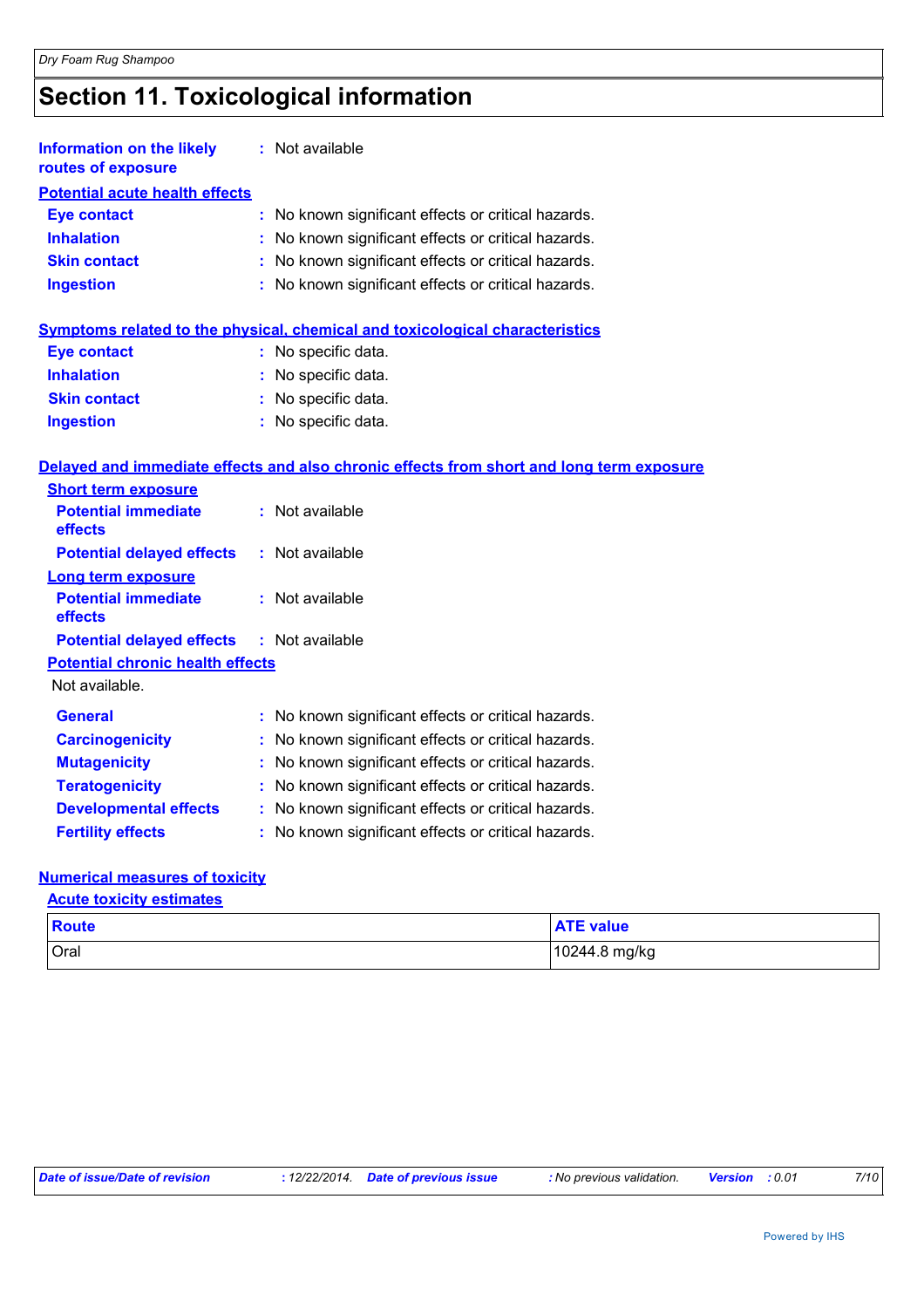**Toxicity**

## **Section 12. Ecological information**

| <u>TUAIGHY</u>                                               |                                                                                                                 |                                                                                      |                                    |  |  |
|--------------------------------------------------------------|-----------------------------------------------------------------------------------------------------------------|--------------------------------------------------------------------------------------|------------------------------------|--|--|
| <b>Product/ingredient name</b>                               | <b>Result</b>                                                                                                   | <b>Species</b>                                                                       | <b>Exposure</b>                    |  |  |
| Sulfuric acid, mono-<br>C10-16-alkyl esters, sodium<br>salts | Acute EC50 1.37 mg/l Fresh water                                                                                | Crustaceans - Ceriodaphnia<br>dubia - Neonate                                        | 48 hours                           |  |  |
| 2-butoxyethanol                                              | Acute EC50 1000 mg/l Fresh water<br>Acute LC50 800000 µg/l Marine water<br>Acute LC50 1250000 µg/l Marine water | Daphnia - Daphnia magna<br>Crustaceans - Crangon crangon<br>Fish - Menidia beryllina | l 48 hours<br>48 hours<br>96 hours |  |  |

#### **Persistence and degradability**

Not available.

#### **Bioaccumulative potential**

| <b>Product/ingredient name</b> | ∣ LoqP <sub>ow</sub> | <b>BCF</b> | <b>Potential</b> |
|--------------------------------|----------------------|------------|------------------|
| 2-butoxyethanol                | 0.81                 |            | low              |

#### **Mobility in soil**

| <b>Soil/water partition</b> | : Not available |
|-----------------------------|-----------------|
| <b>coefficient (Koc)</b>    |                 |

**Other adverse effects** : No known significant effects or critical hazards.

### **Section 13. Disposal considerations**

The generation of waste should be avoided or minimized wherever possible. Disposal of this product, solutions and any by-products should at all times comply with the requirements of environmental protection and waste disposal legislation and any regional local authority requirements. Dispose of surplus and non-recyclable products via a licensed waste disposal contractor. Waste should not be disposed of untreated to the sewer unless fully compliant with the requirements of all authorities with jurisdiction. Waste packaging should be recycled. Incineration or landfill should only be considered when recycling is not feasible. This material and its container must be disposed of in a safe way. Empty containers or liners may retain some product residues. Avoid dispersal of spilled material and runoff and contact with soil, waterways, drains and sewers. **Disposal methods :**

### **Section 14. Transport information**

|                                       | <b>DOT Classification</b> | <b>IMDG</b>                                                | <b>IATA</b>                   |
|---------------------------------------|---------------------------|------------------------------------------------------------|-------------------------------|
| <b>UN number</b>                      | Not regulated             | Not regulated                                              | Not regulated                 |
| <b>UN proper shipping</b><br>name     | $\overline{\phantom{a}}$  |                                                            | -                             |
| <b>Transport hazard</b><br>class(es)  |                           |                                                            | -                             |
| <b>Packing group</b>                  | $\qquad \qquad$           |                                                            | $\overline{\phantom{0}}$      |
| <b>Date of issue/Date of revision</b> | : 12/22/2014.             | <b>Date of previous issue</b><br>: No previous validation. | 8/10<br><b>Version</b> : 0.01 |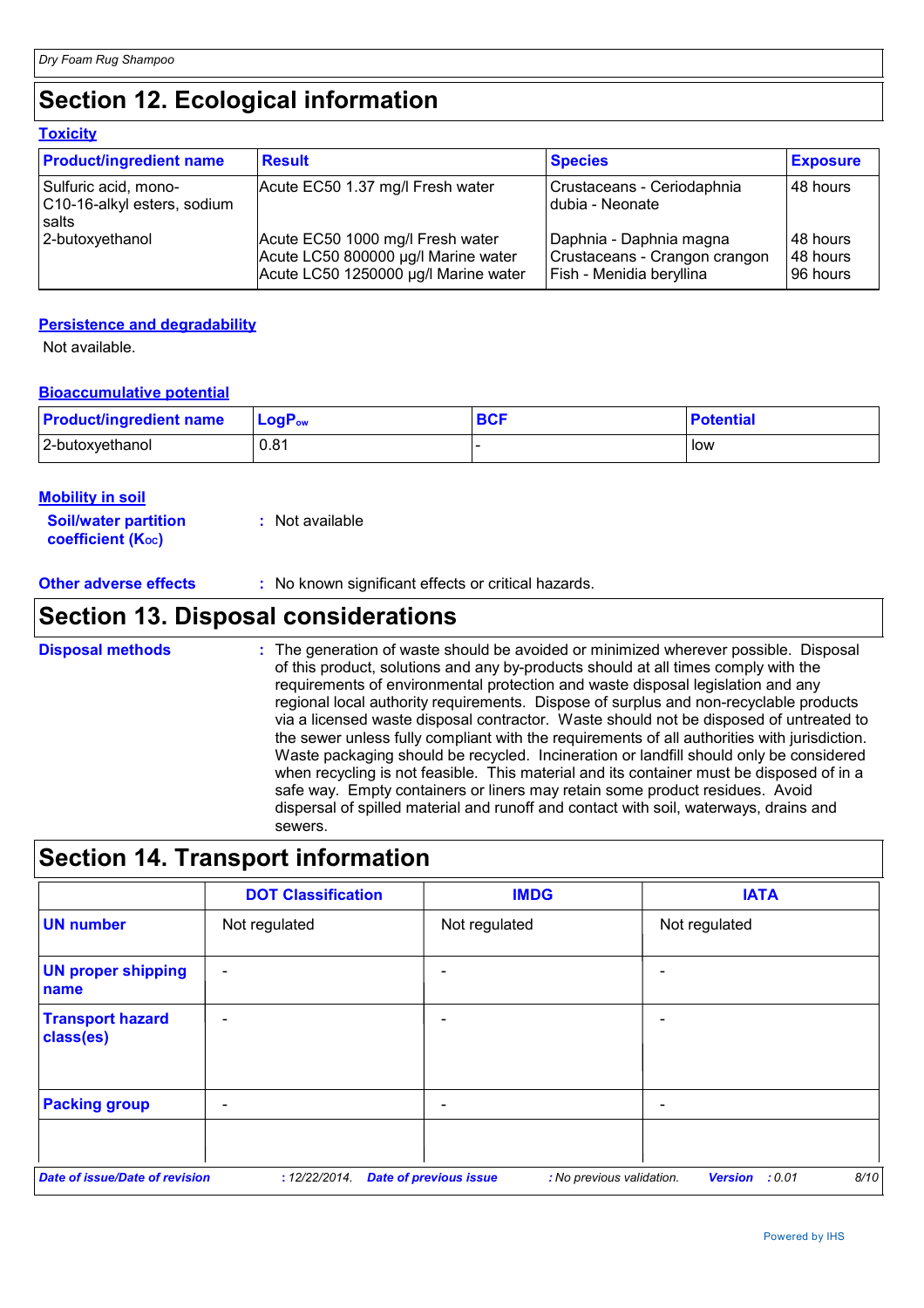### **Section 14. Transport information**

| <b>Environmental</b><br>hazards  | No.                      | No. | No. |
|----------------------------------|--------------------------|-----|-----|
| <b>Additional</b><br>information | $\overline{\phantom{a}}$ | -   | -   |

**Special precautions for user : Transport within user's premises: always transport in closed containers that are** upright and secure. Ensure that persons transporting the product know what to do in the event of an accident or spillage.

**Transport in bulk according :** Not available. **to Annex II of MARPOL 73/78 and the IBC Code**

### **Section 15. Regulatory information**

**U.S. Federal regulations : United States inventory (TSCA 8b)**: All components are listed or exempted.

**Clean Air Act Section 112 (b) Hazardous Air Pollutants (HAPs) :** Not listed **SARA 311/312**

**Classification :** Not applicable

**Composition/information on ingredients**

| <b>Name</b>                                                                 | $\frac{9}{6}$        | <b>Fire</b> | <b>Sudden</b><br><b>hazard</b> release of<br><b>pressure</b> | <b>Reactive</b> | <b>Immediate</b><br>(acute)<br>health<br>hazard | <b>Delayed</b><br>(chronic)<br>health<br>hazard |
|-----------------------------------------------------------------------------|----------------------|-------------|--------------------------------------------------------------|-----------------|-------------------------------------------------|-------------------------------------------------|
| Sulfuric acid, mono-C10-16-alkyl<br>esters, sodium salts<br>2-butoxyethanol | $5 - 10$<br>$5 - 10$ | No.<br>Yes. | No.<br>No.                                                   | No.<br>No.      | Yes.<br>Yes.                                    | No.<br>No.                                      |

#### **SARA 313**

|                                           | <b>Product name</b> | <b>CAS number</b> | $\frac{9}{6}$ |
|-------------------------------------------|---------------------|-------------------|---------------|
| <b>Form R - Reporting</b><br>requirements | 2-butoxyethanol     | $111 - 76 - 2$    | 6.4           |

SARA 313 notifications must not be detached from the SDS and any copying and redistribution of the SDS shall include copying and redistribution of the notice attached to copies of the SDS subsequently redistributed.

#### **State regulations**

**International regulations**

**Canada inventory :** All components are listed or exempted.

### **Section 16. Other information**

**Hazardous Material Information System (U.S.A.)**



|  | Date of issue/Date of revision |  |  |
|--|--------------------------------|--|--|
|--|--------------------------------|--|--|